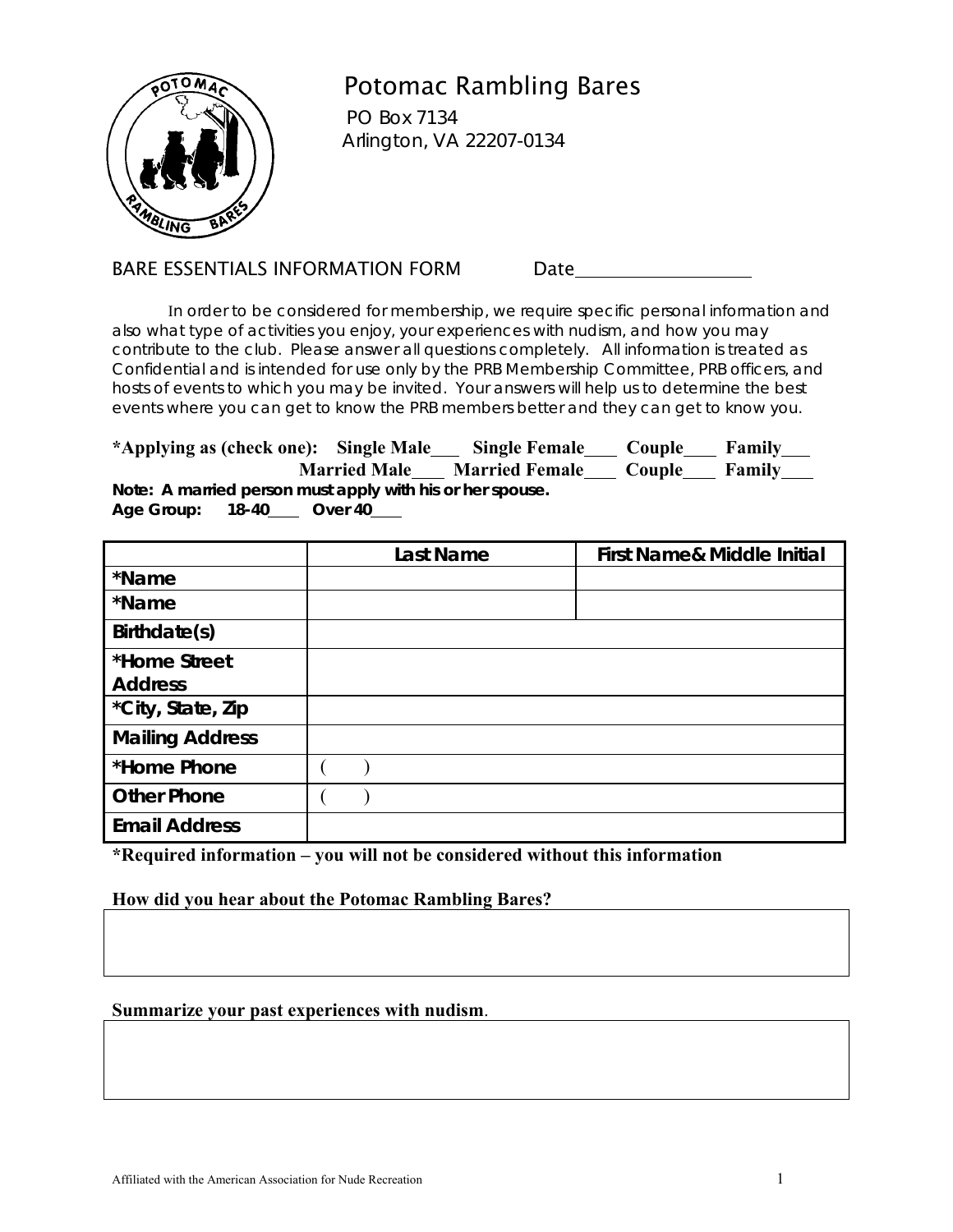## Potomac Rambling Bares

 PO Box 7134 Arlington, VA 22207-0134

**What appeals to you about nude recreation?** 

**What other nudist organizations have you joined? Name/Address of Club(s):** 

**Are you or have you been a Member of AANR TNS ; if so, AANR Membership Number / Expiration Date** . **TNS Membership Number / Expiration Date** .

| Do you have children living with you? (check one)     | Yes | N <sub>0</sub> | N/A |  |
|-------------------------------------------------------|-----|----------------|-----|--|
| If yes, do they attend nudist activities? (check one) | Yes | No.            | N/A |  |

| Y es | NΛ |     |
|------|----|-----|
| Ves: | N۵ | V I |

**What are your hobbies?** 

**What kinds of sporting activities do you enjoy? What kinds of non-sporting activities do you enjoy?** 

**Discuss the skills you have that others might enjoy learning.** 

**How might you contribute to the club if you would become a member? (For example, hosting parties, coordinating outdoor events, serving on membership or activities committees, contributing articles or graphics for the newsletter, publishing the**